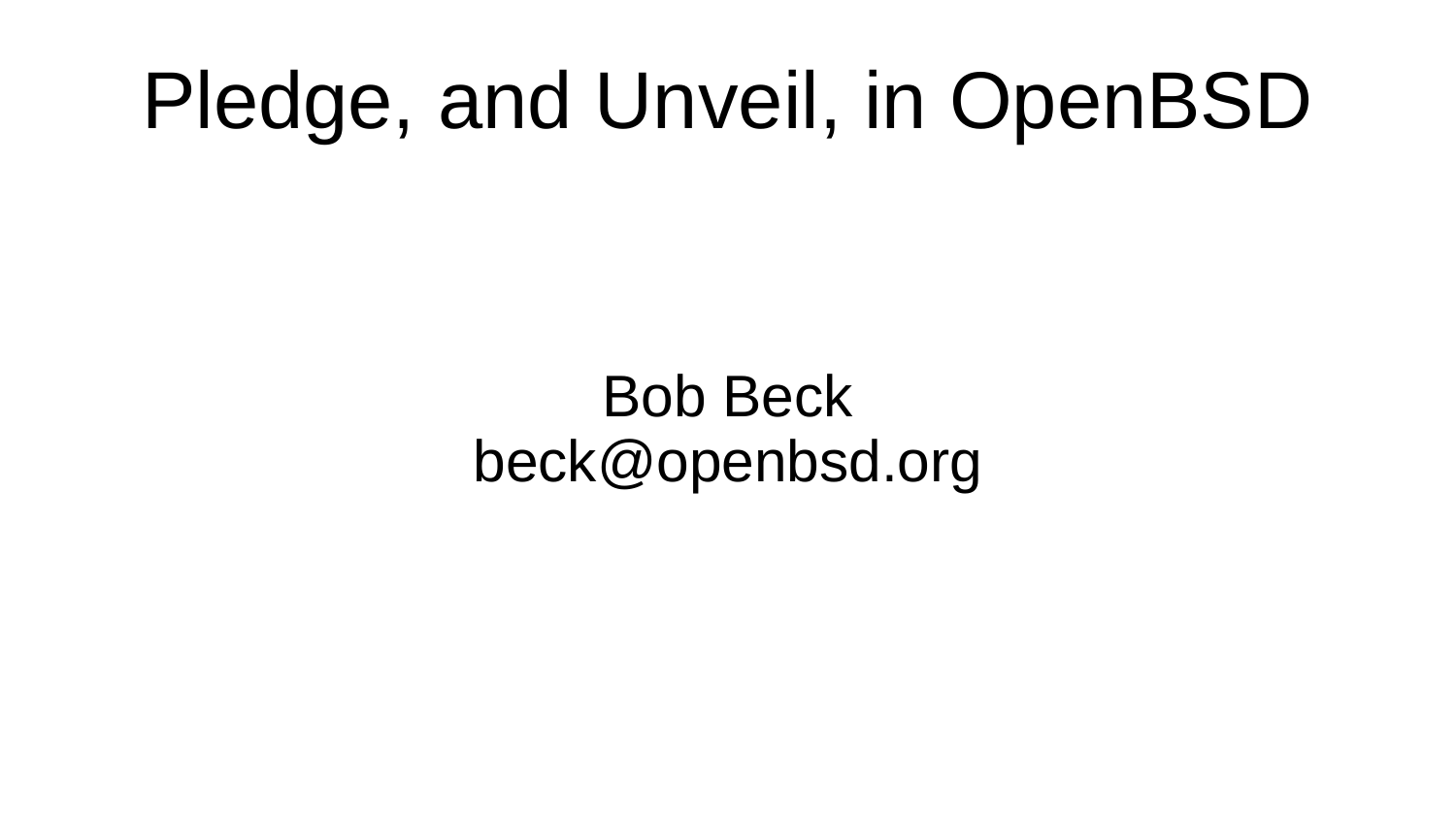#### Pledge: Realistic subsets of POSIX functionality

- Named subsets "dns" "stdio" "wpath" "rpath"
- Easy to learn to add to programs
- No Subtle Behaviour changes
- No error returns
- Illegal operations crash the program. (SIGABRT)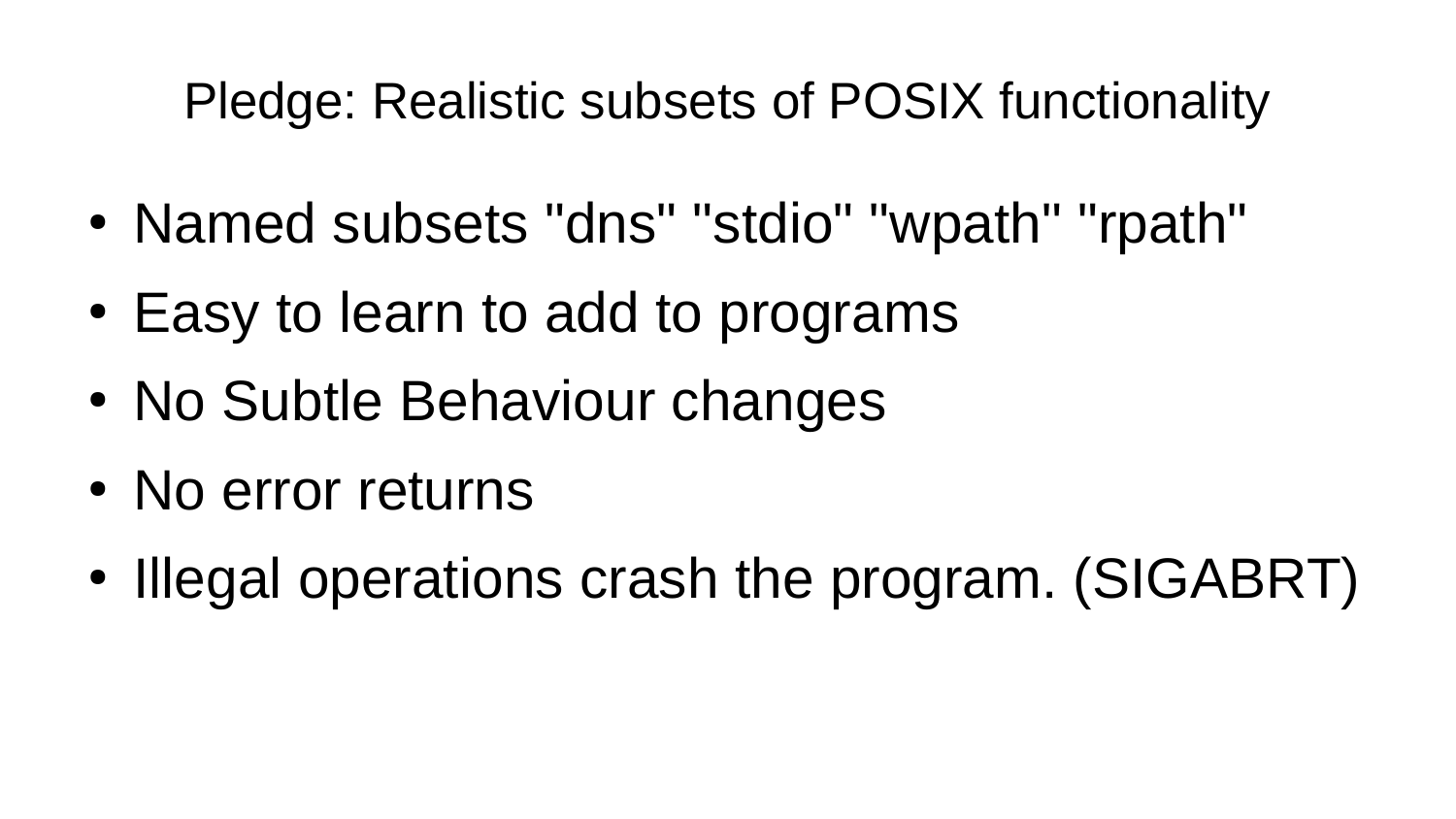## Pledge Helps Privsep

- Privsep programs start as root, split up into different users and processes for different functions – often contained with chroot, communicate via pipe.
- Consider OpenBSD ntpd 3 processs
- Ntp pledges "stdio inet"
- DNS pledges "stdio dns"
- Master pledges "settime"
- $\cdot$  Each pledge matches function makes it safer
- A TLS https connection for NTP constraints is made in the internet speaker without any filesystem access at all (certificates loaded in memory before pledge)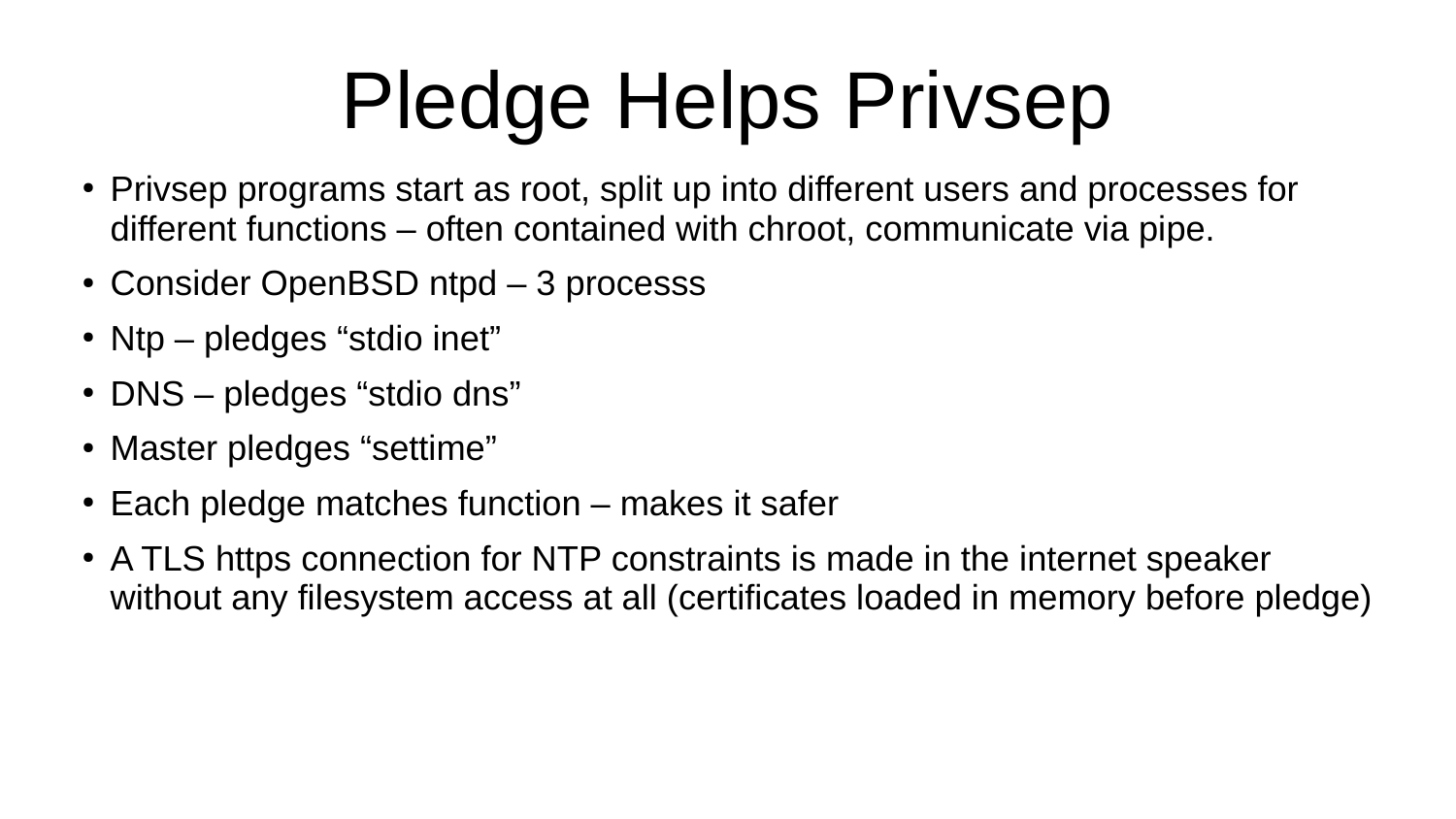### Pledge makes privdrop safer

- Privdrop programs start as root and then drop privs to reduce further risk
- $\bullet$  Ping is the classic example  $-$  starts with setuid root, opens the raw socket, drops back to the invoking user.
- On OpenBSD it also pledges "stdio inet dns"
- Now much safer for the invoking user too!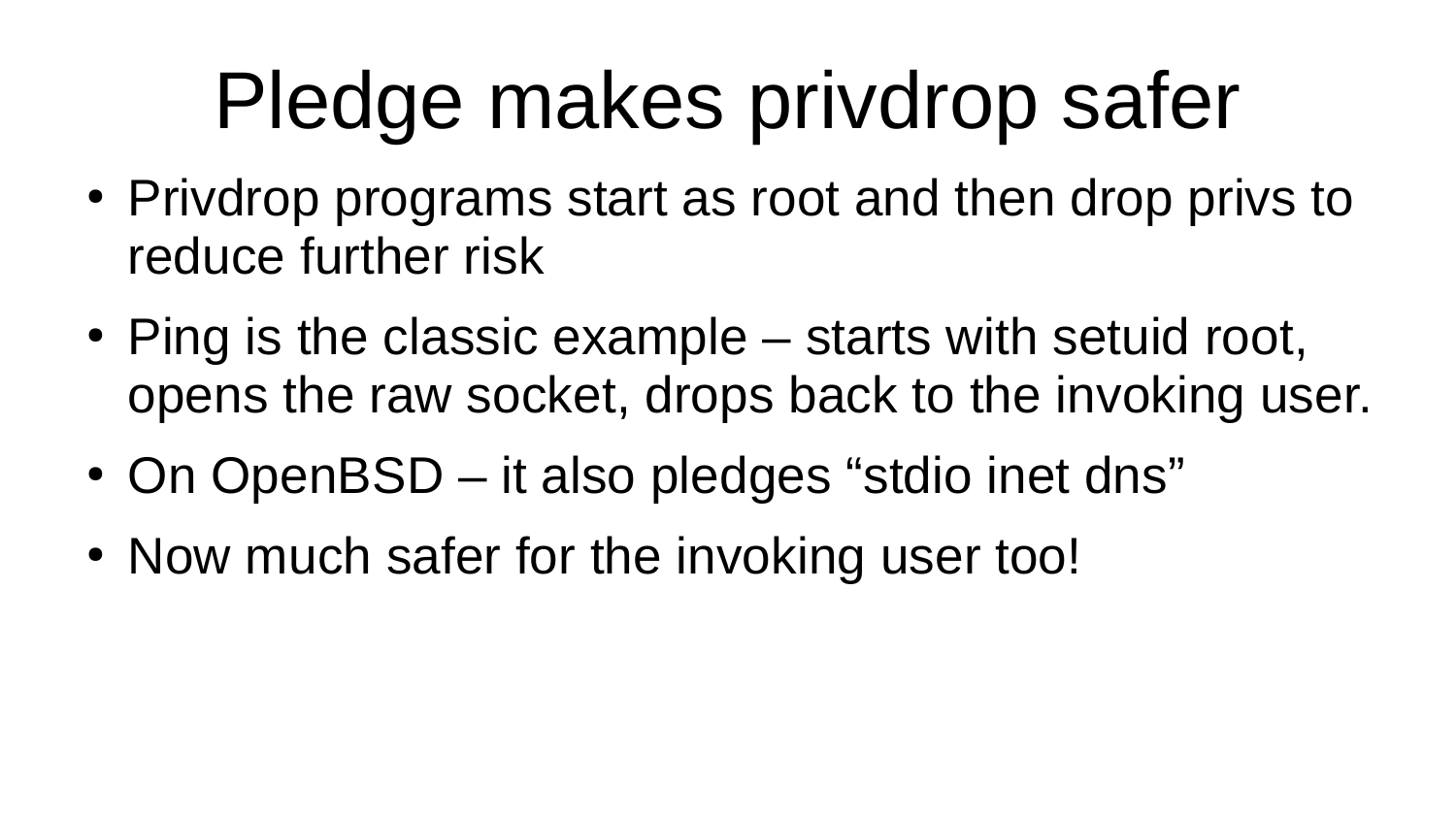#### Pledge brings privdrop to non setuid programs

- Programs that do NOT start as root/setuid can not privdrop
- Consider a program run by normal users nc
- OpenBSD nc is a swiss army knife of ways to connect to things
- Starts with a generous pledge
- Reduces according to what operation is being done
	- Also ends up at "stdio inet" for the typical case of tcp communication
- "A different pledge for each blade"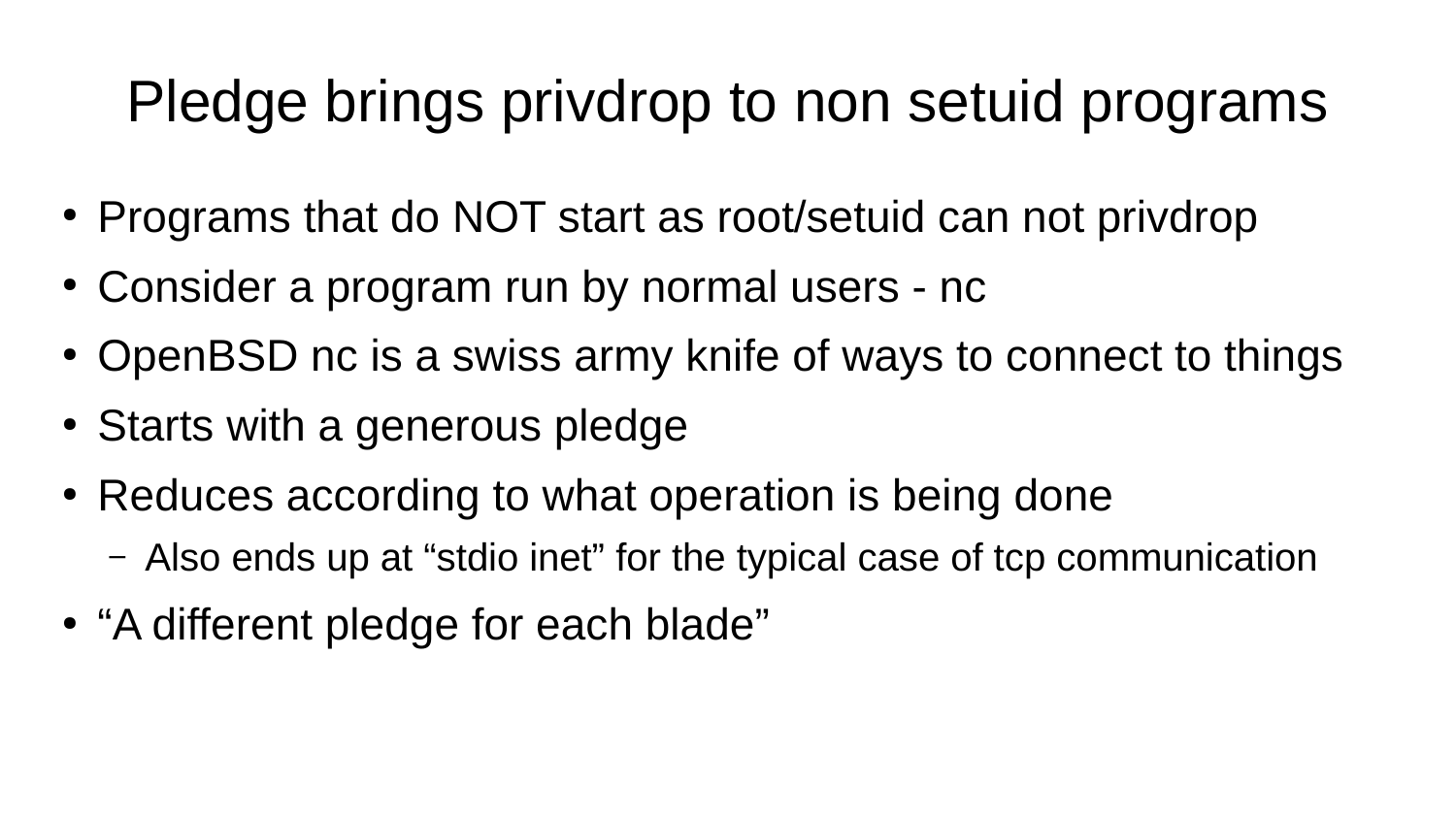#### Chrome

Chrome is already designed for privsep with 5 types of processes on OpenBSD it is pledged

•GpuProcess  $\rightarrow$  "stdio drm prot exec recvfd sendfd"

- RenderProcess  $\rightarrow$  "stdio rpath flock prot exec recvfd sendfd ps"
- •ApiInProcess  $\rightarrow$  "stdio prot exec recvfd sendfd"
- •ApiPluginProcess  $\rightarrow$  "stdio prot exec recvfd sendfd"
- Utility Process  $\rightarrow$  "stdio rpath cpath wpath fattr sendfd recvfd"

But chrome is not setuid – can't contain them with chroot. Pledge takes syscalls away – but not filesystem access – it could still go after my ssh keys.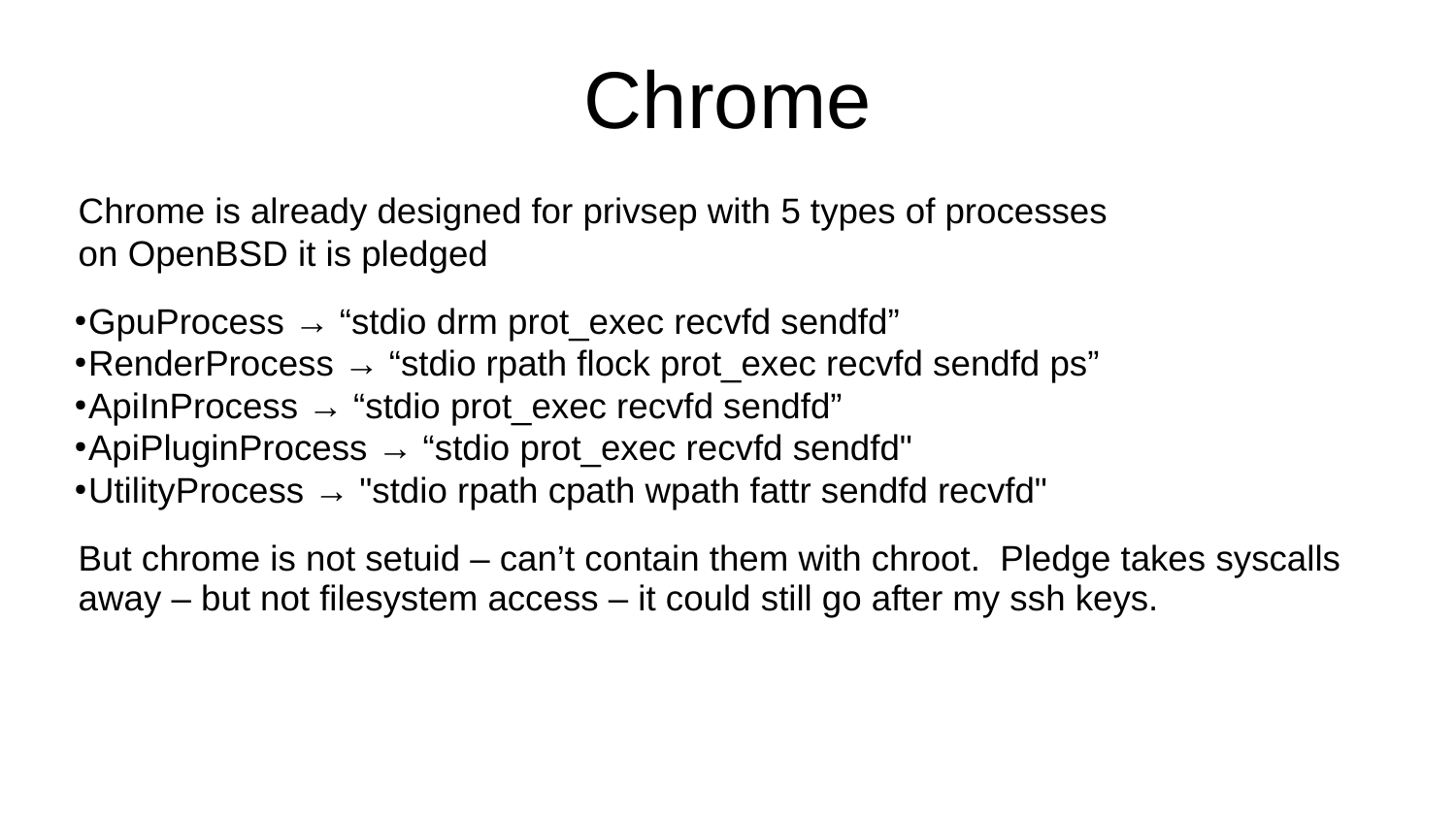# Unveiling Unveil

- Limit filesystem access
- unveil(const char \*path, const char \*flags);
- Access to path that is not unveiled returns ENOENT
- Flags  $\rightarrow$  "rwxc"
- Access to an unveiled path dissallowed by flags returns EACCESS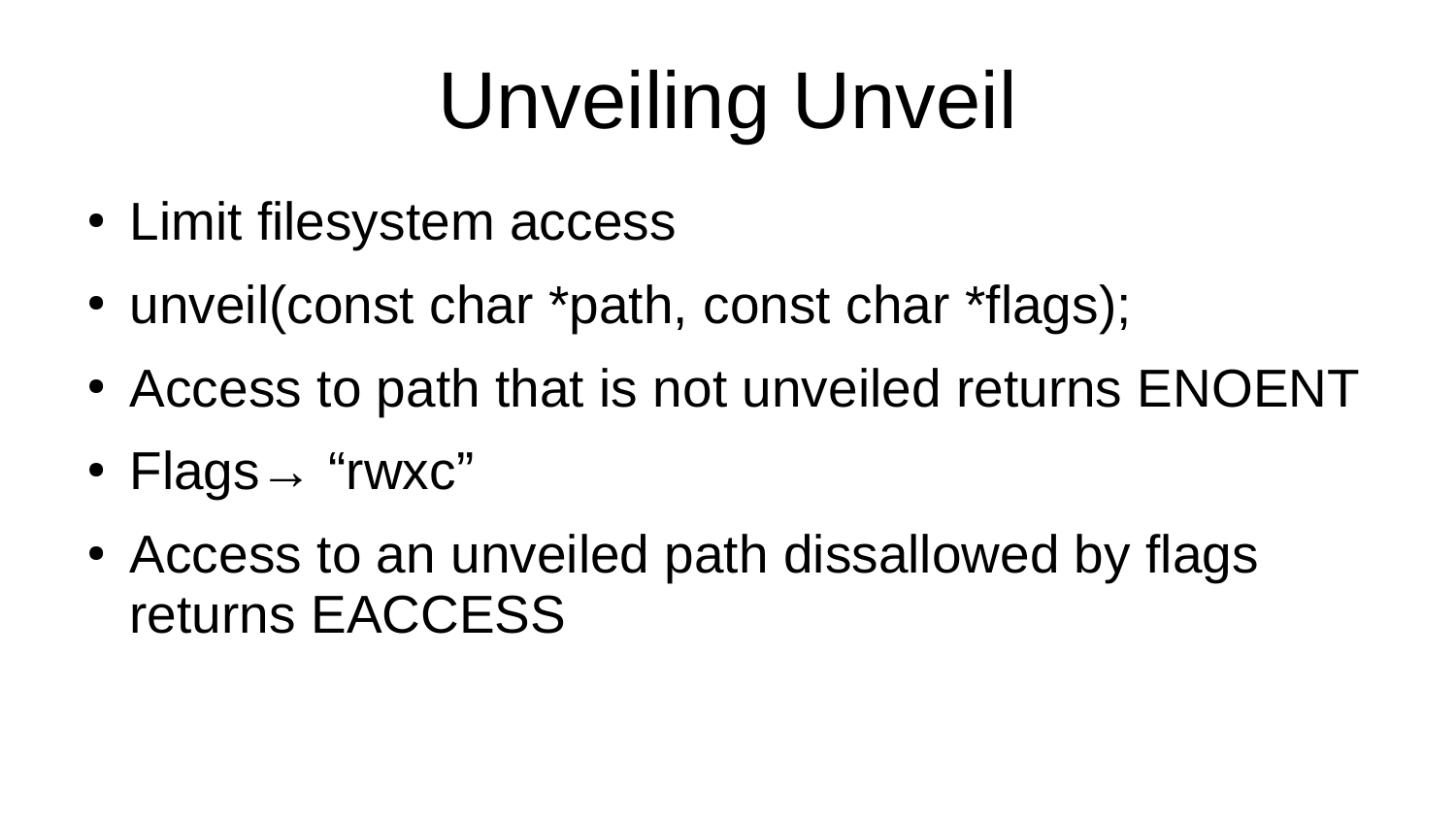## Unveil

- Unveiling a directory unveils everything underneath it in the filesystem
- Unveiling a non directory unveils by name in the containing directory
- Deep support in kernel in name lookup, saving directory vnodes, associated names
	- Keep lookup costs largely in the unveil'ing process.
- New pledge for unveil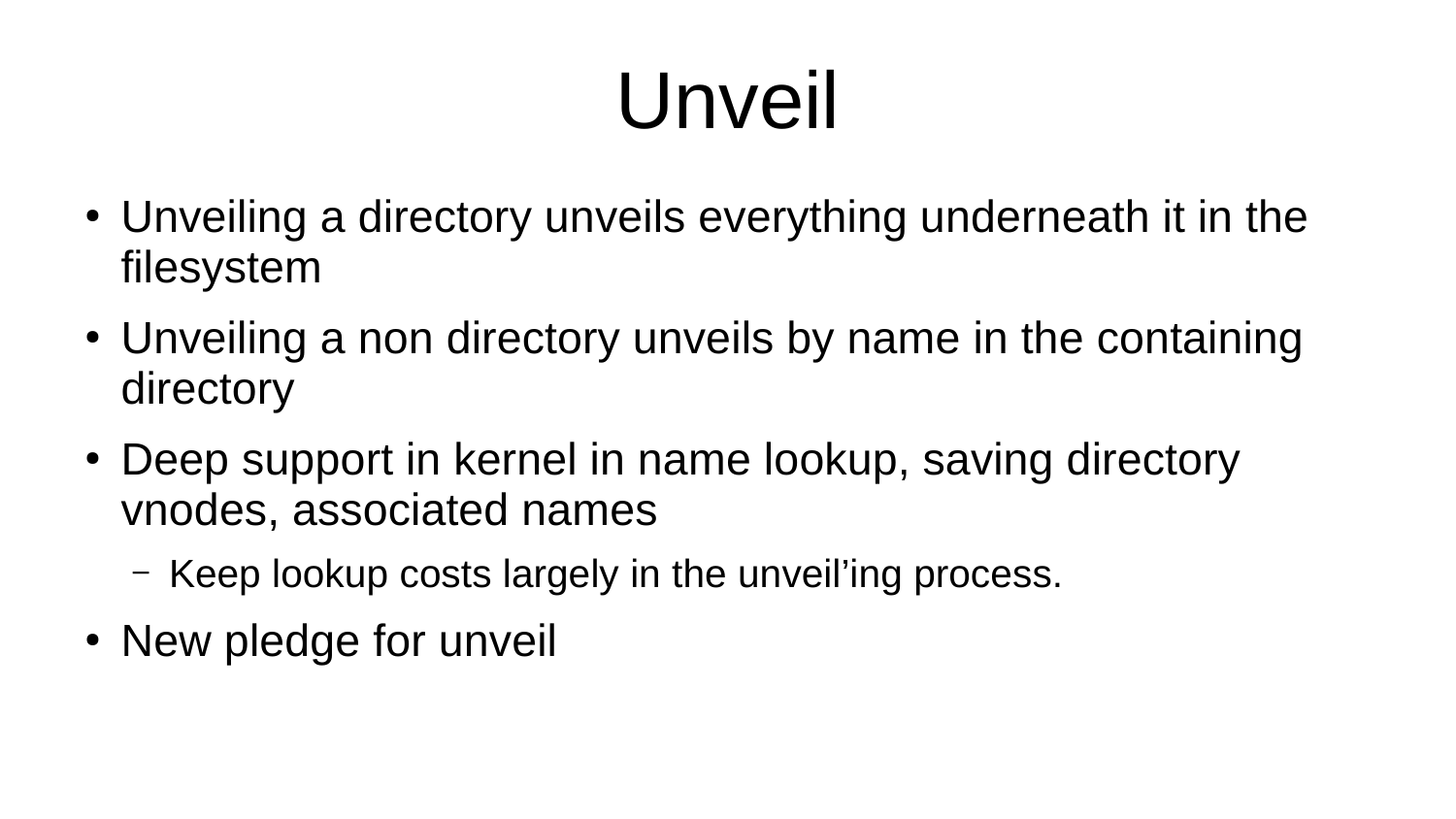#### Very usable in OpenBSD base

- 40 odd programs, /sbin utilities, ftp, syslogd, spamd, bgpctl …
- Many very simple: unveil("/dev", "rw")
- Often right before pledge.
- Not quite at the holy grail yet...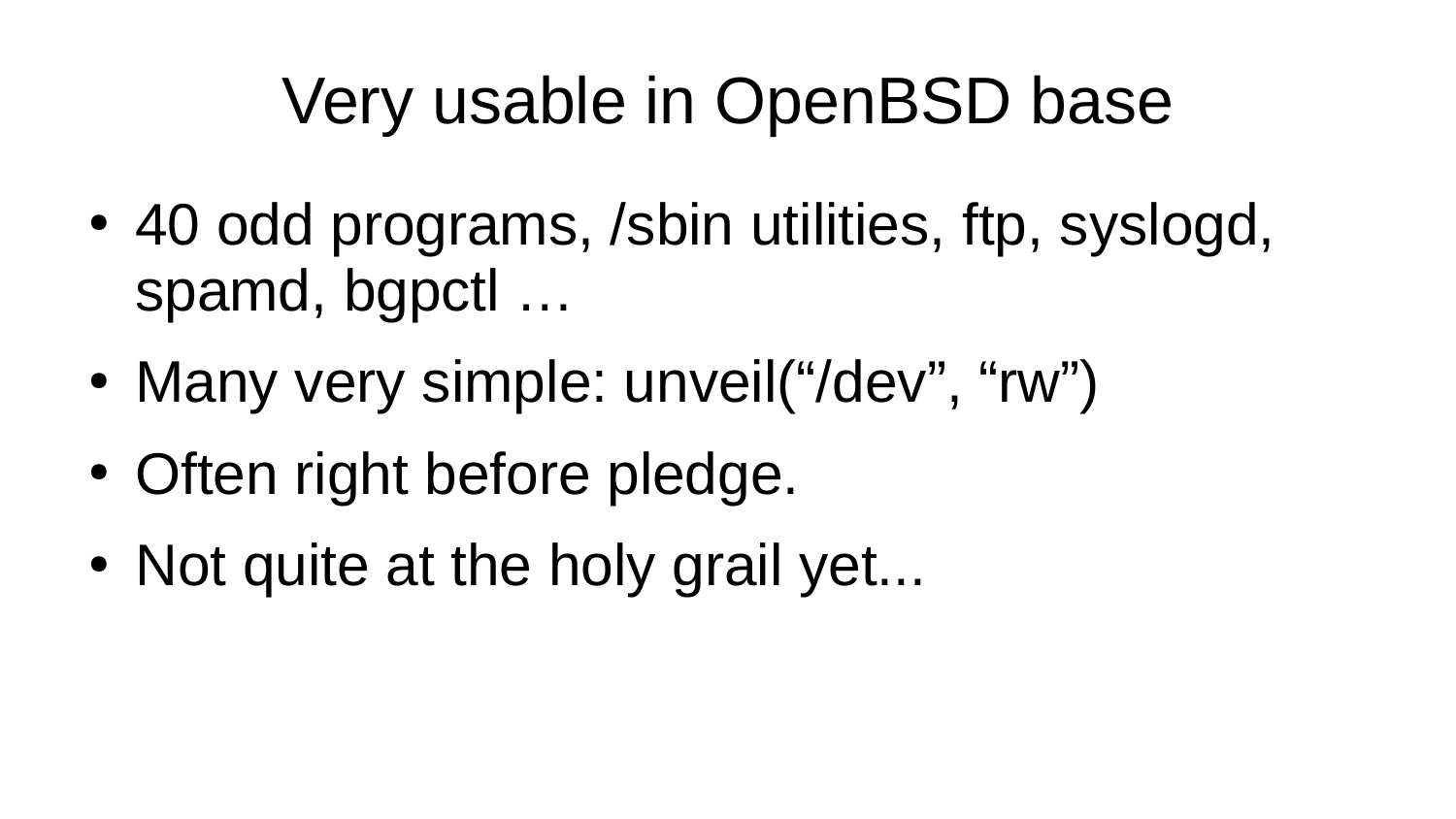### When will it be available?

- Probably one more refactor of internal implementation.
- Theo's magic 50 programs rule
- We know it's right when we can do chrome.
- Probably for OpenBSD 6.4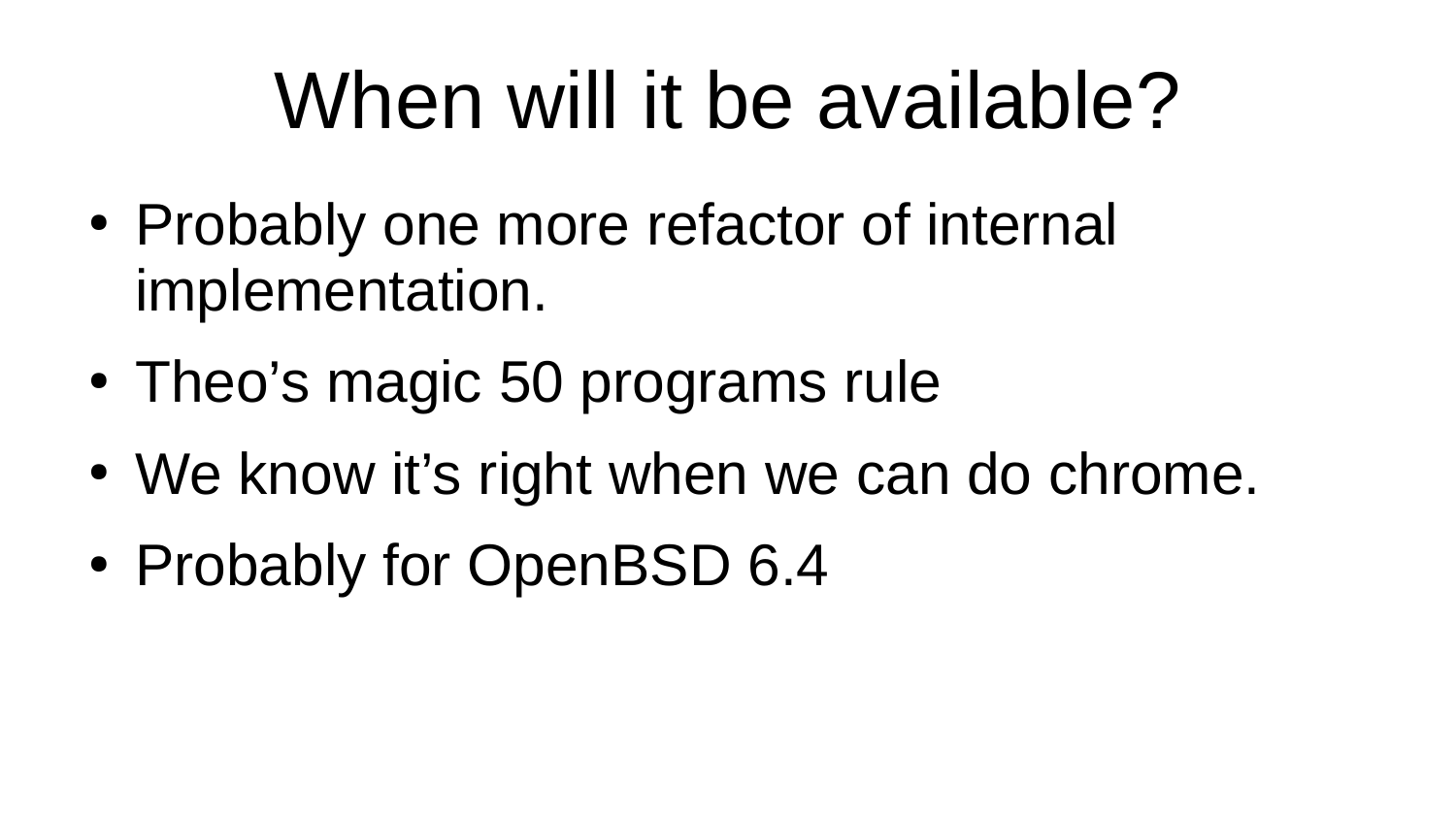### Pledge Exec Promises

- Supported today, but evolving.
- Specify pledge promises for future exec'ed children
- Not easy to use today
- Really needs to be combined with unveil
- More experience with real programs and unveil should lead us to a better semantic here.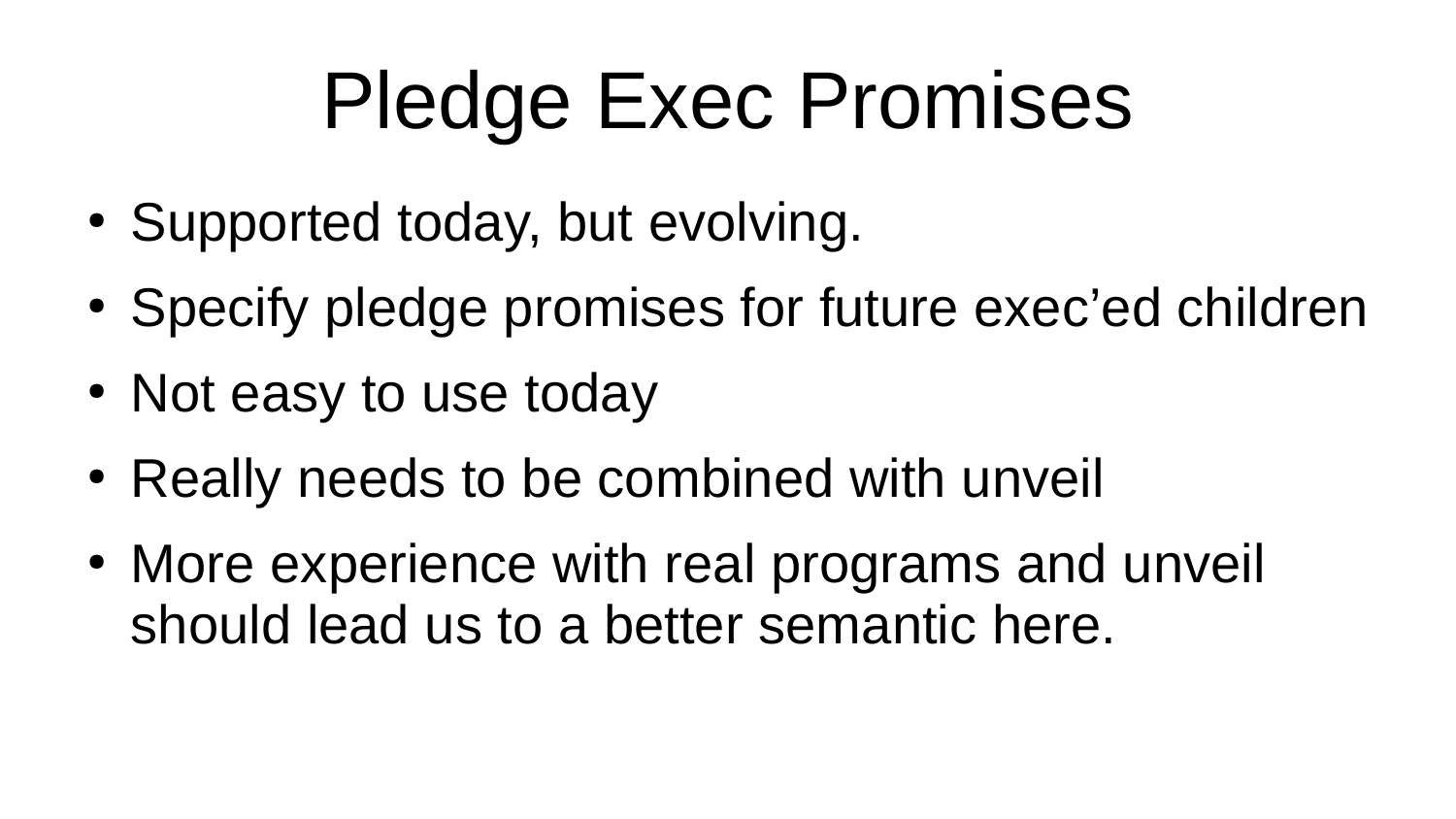### Unveil, Execpromises,Then?

Stargazing down the road we know we really have it right when we can usefully provide pledge(1)

pledge [[-p path]…] [-P promises] command [arguments]

- Pledge make build?
- Such things are probably a little ways away. But it's nice to have goals.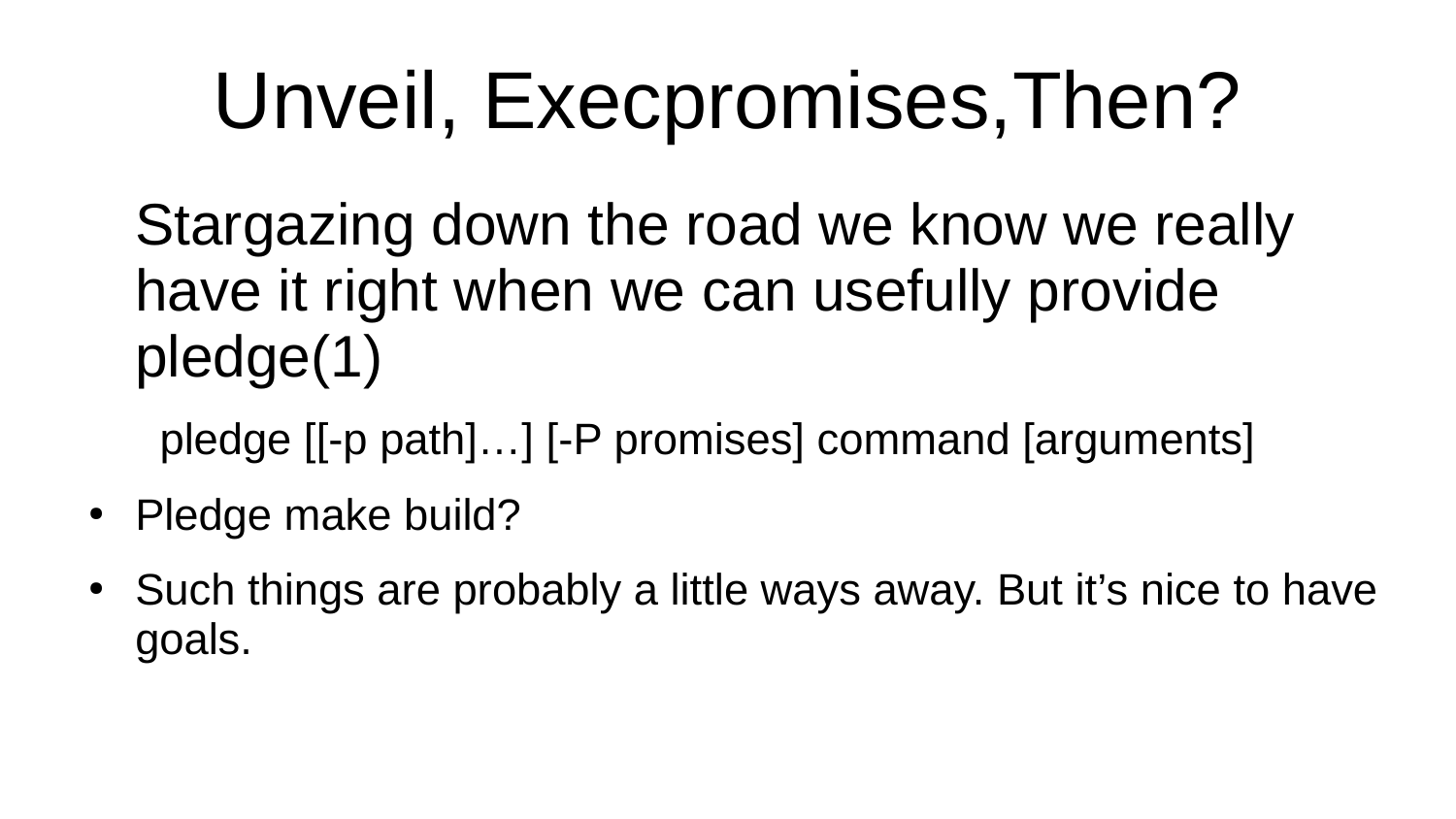# It's all about making big things safer

- Pledge and Unveil are designed to make big programs safer
- Applies to multiple different sorts of programs, privsep, privdrop unpriviledged
- Easy to use and learn compared to many other techniques
- Designed to make even complex things safer! OpenSSH, httpd, acme-client, chrome – the stuff we use frequently
- 



• Even openssl(1) **is pledged on OpenBSD**